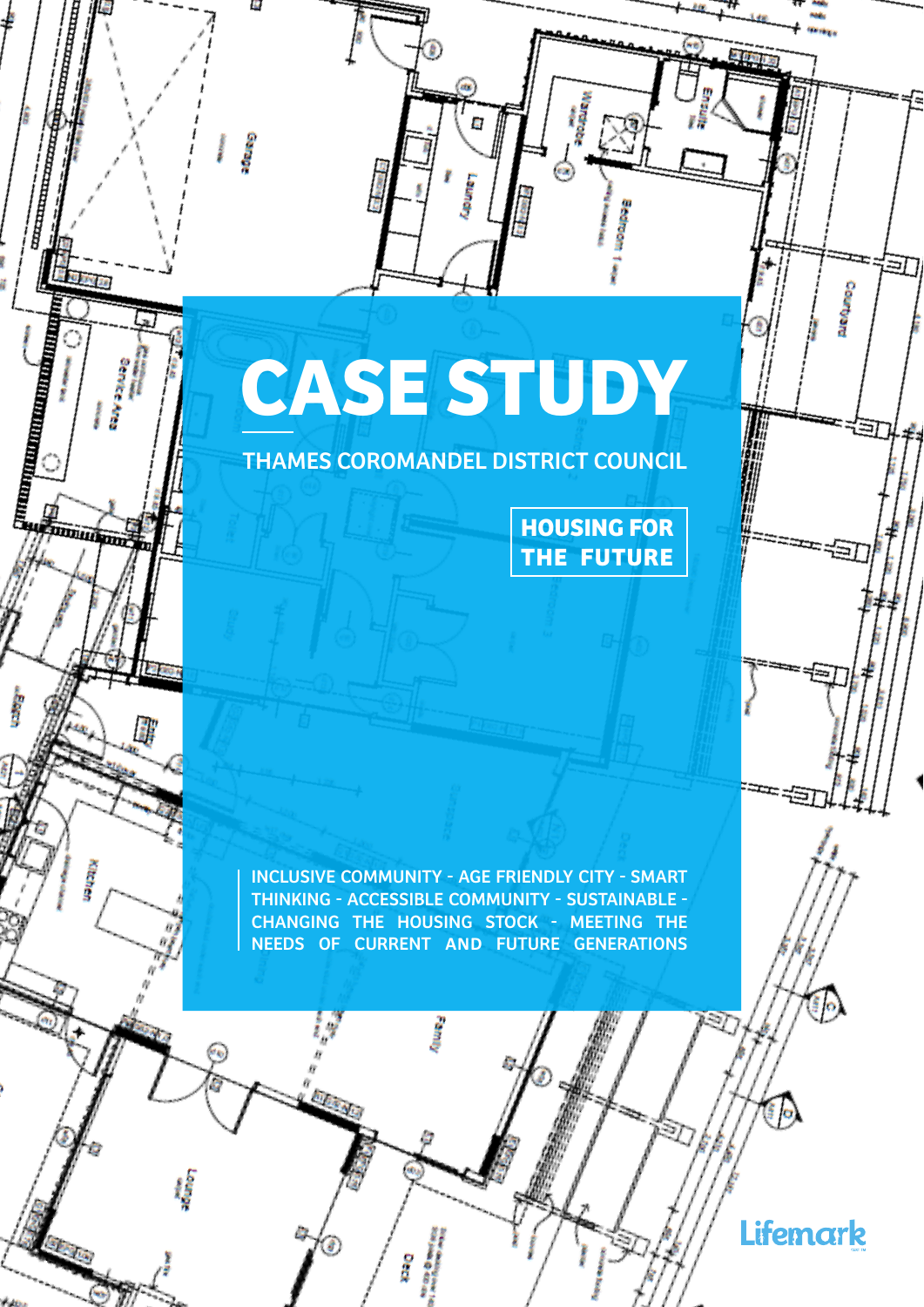# C A B L E O F C O N T E N T S

| PROCESS         |    |
|-----------------|----|
| <b>OUTCOMES</b> |    |
|                 | D. |
| CONCLUSION      |    |

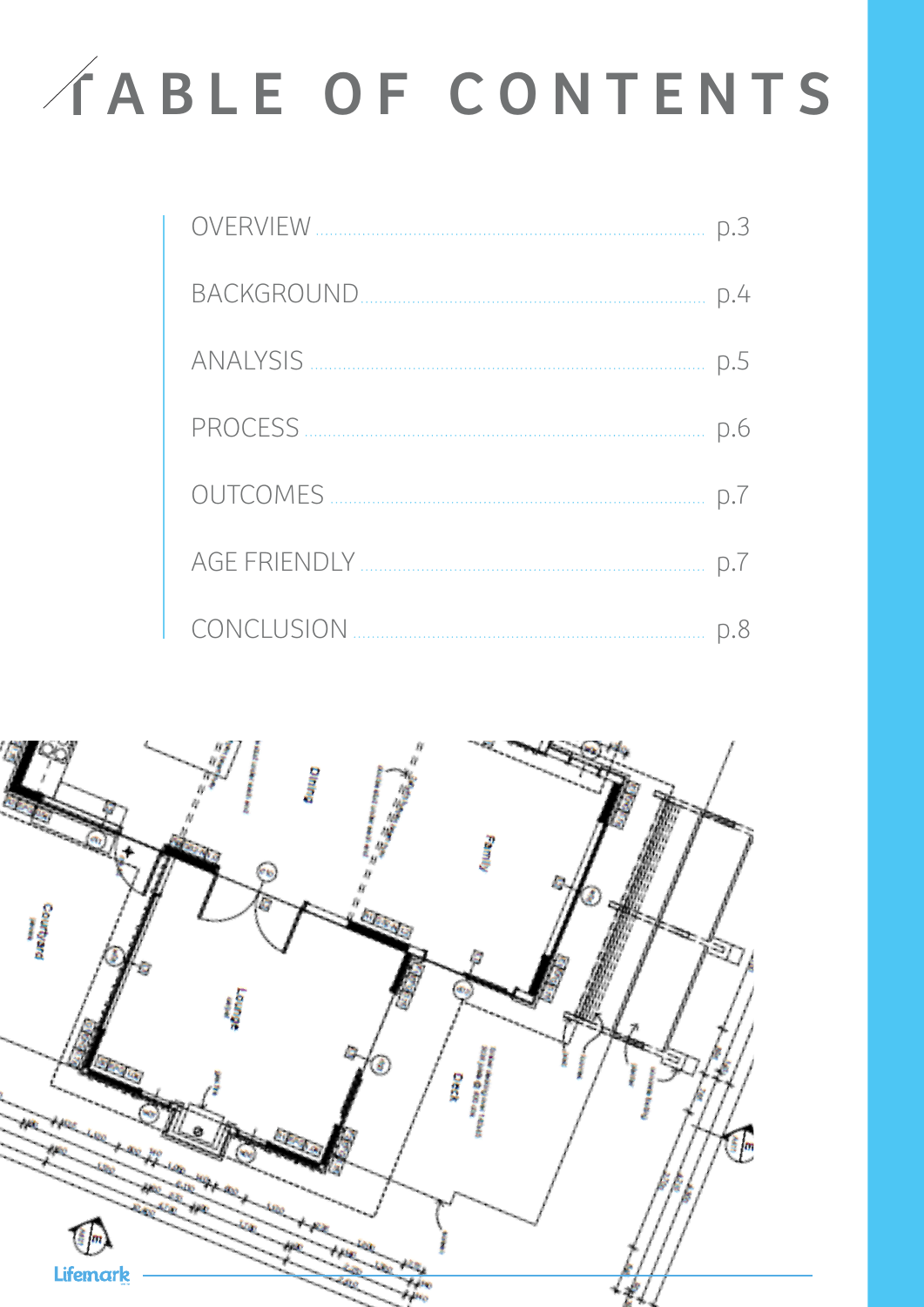

Housing lasts a long time and the long term planning process requires a council to deliver a strategic understanding between the characteristics of the housing stock and community requirements. **Thames Coromandel District Council** (TCDC) reviewed their population profile and made a decision to incentivise new dwellings that contained Universal Design features, in doing so, they proactively addressed this issue for their region.

The incentive allowed a slight increase in site coverage in exchange for an independent Universal Design certification of the new dwelling.



This process was introduced in July 2016 and **10%** of all new dwellings consents are taking up this initiative.

Feedback from the developers/builders/designers and residents has been positive.



The designers get an independent **assessment and feedback** on their plans so they can understand why any design changes are necessary to ensure an age friendly dwelling is built.

The plan review process is also delivered in a timely and cost effective manner as the Council is not required to invest in more staff time as this is undertaken by a third party.



**The overall result is a win/win for all stakeholders**, with residents changing their designs to help ensure the development of housing stock will meet the current and future needs of the community.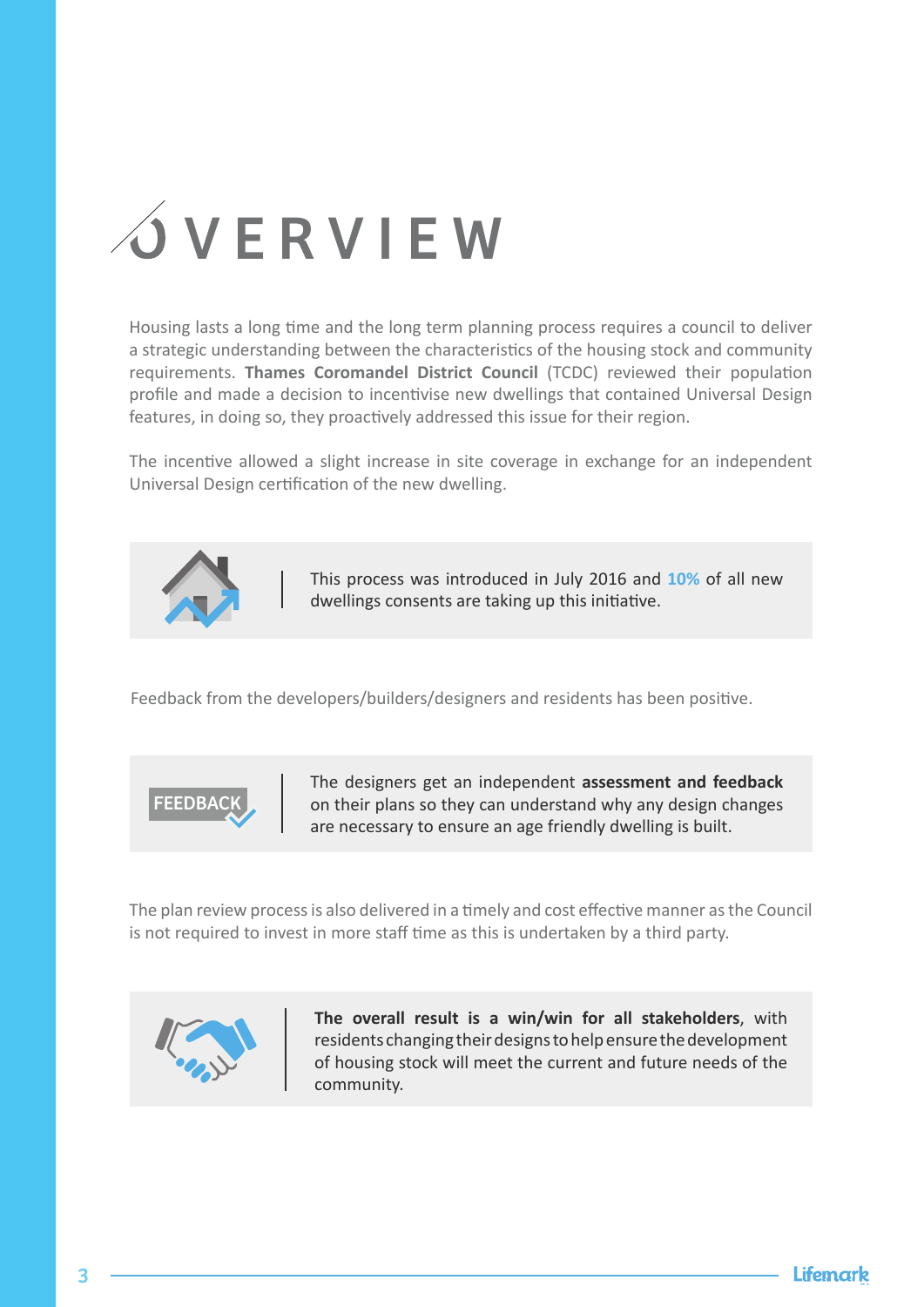

#### B A C K G R O U N D

**Thames Coromandel District Council** (TCDC) reviewed their district plan as part of their long term planning process and decided to bring a new approach to address the strategic issues in their ageing and changing population base.

The housing stock in the region consists of low rise detached dwellings and semi-detached dwellings on individual titles. There was a mix of private, rental and holiday accommodation and **TCDC** wanted the development of new accommodation to meet the needs of the widest possible range of people. The private market provides housing solutions to match supply and demand, however the role of the Council is to assess the long term community trends and address the strategic issues.

This long term approach delivers a closer alignment between the type of housing provided and the housing preferences that will be needed both now and in the future.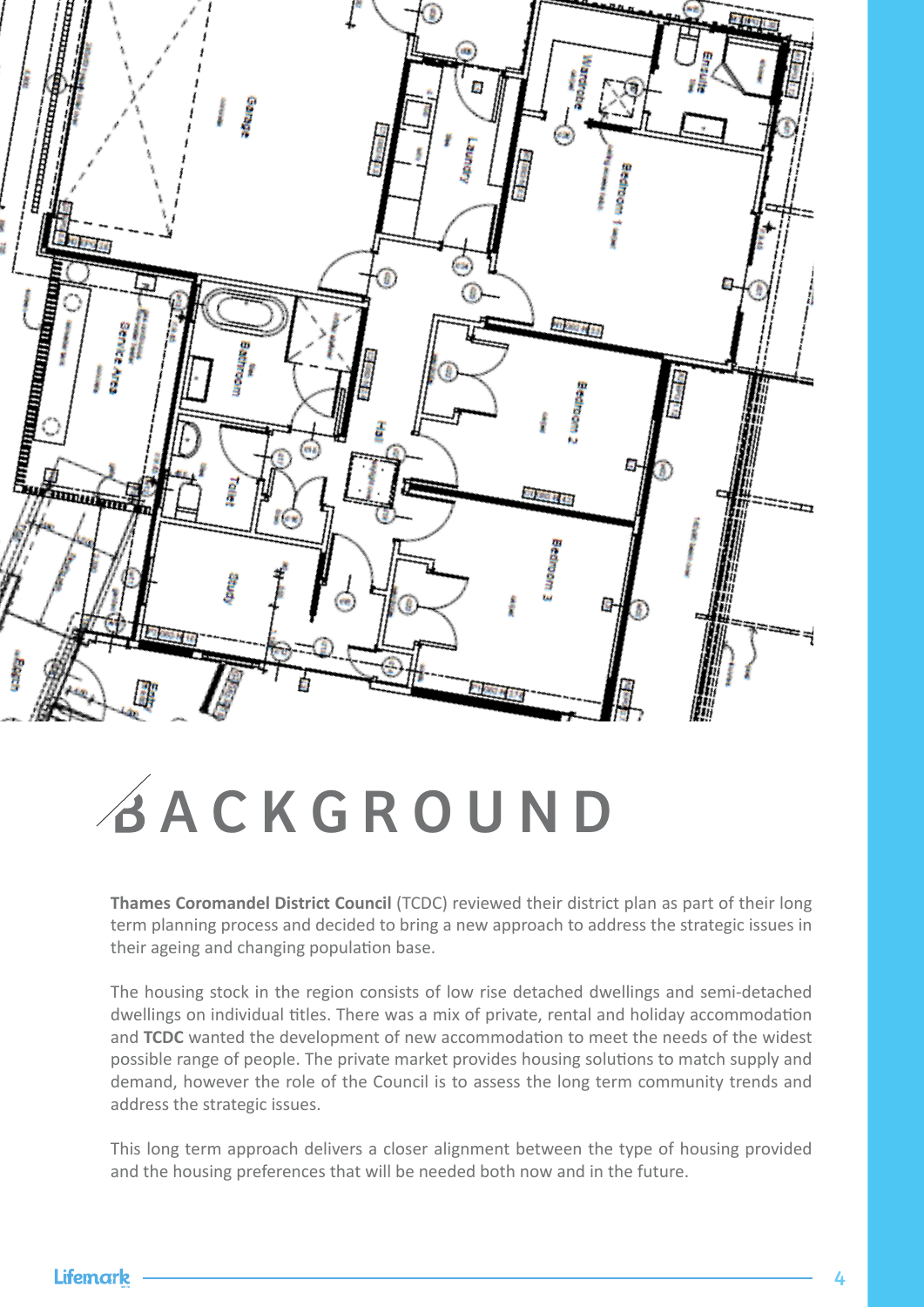## A N A L Y S I S

An analysis of the demographic characteristics of the District revealed an ageing and changing population. Notably, **the region already had a significantly higher aged population** than the rest of the country, and that this percentage was likely to increase in the future.

**TCDC** was also aware of building activity that was not inspected, and this initiative addressed this issue and provided an incentive to register all building work.



Population growth was also deemed to come from the older population with more people moving into the region as a retirement or lifestyle option. The decision to target support for the elderly and those with physical disabilities was seen to form part of a wider more inclusive community strategy that values all people regardless of age, stage or ability.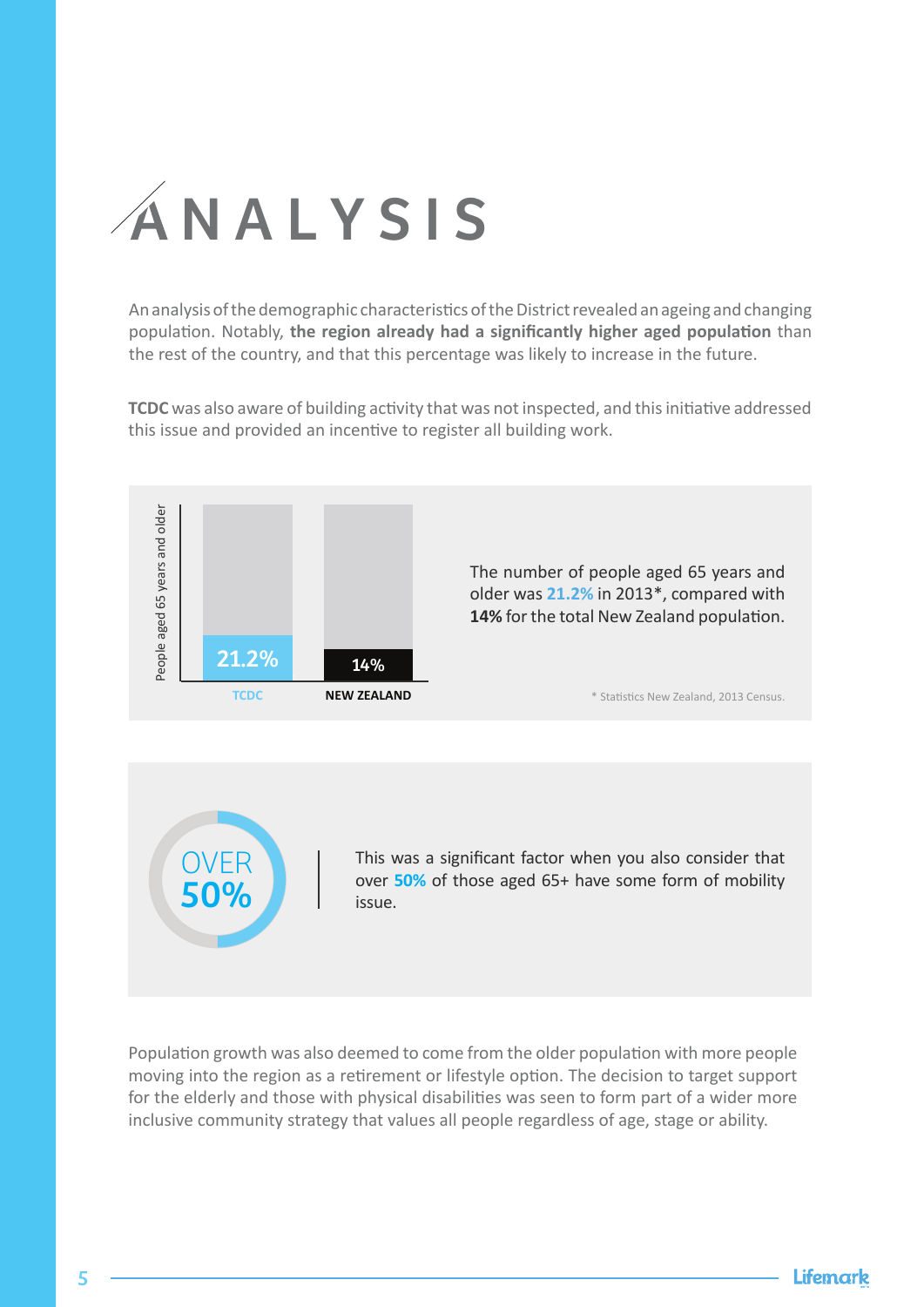

**TCDC** reviewed their policy options and developed a process that addressed the issues of fairness, transparency, workability and was cost effective. **TCDC** made changes to their residential zone within the proposed district plan. This was notified and became operational on 1 July 2016.

The plan stated "A house or minor unit that is certified by **Lifemark®** or a similar organisation to be functional for both elderly and disabled residents will achieve objectives and policies for the residential area in the plan, including Objective 1: Various forms of residential density and different dwelling types (to) provide all sectors of the community with dwelling choices and high levels of amenity" Policy 1a: A mix of residential densities shall be encouraged to provide for a variety of housing options:"

The **Lifemark® Standards**, version 2016 or later, was deemed a suitable requirement within the District Plan and allowed for the two exemptions to rules in the residential zone of the proposed district plan.



An increase in the maximum site coverage from **35%** to **40%**.

A minor unit to have a maximum gross floor coverage of **60m2** , rather than be 50m<sup>2</sup> without any certification provided.

The applicant was required to lodge a building consent with the appropriate provisional certification attached. This certification issued by **Lifemark®** and is obtained after a plan assessment and review process. There is a small fee payable to Lifemark® for this service, which provides for plan advice and assessment, discussion and changes, issuing a provisional certificate and then issuing a final certificate upon completion of a producer statement when the dwelling is built.

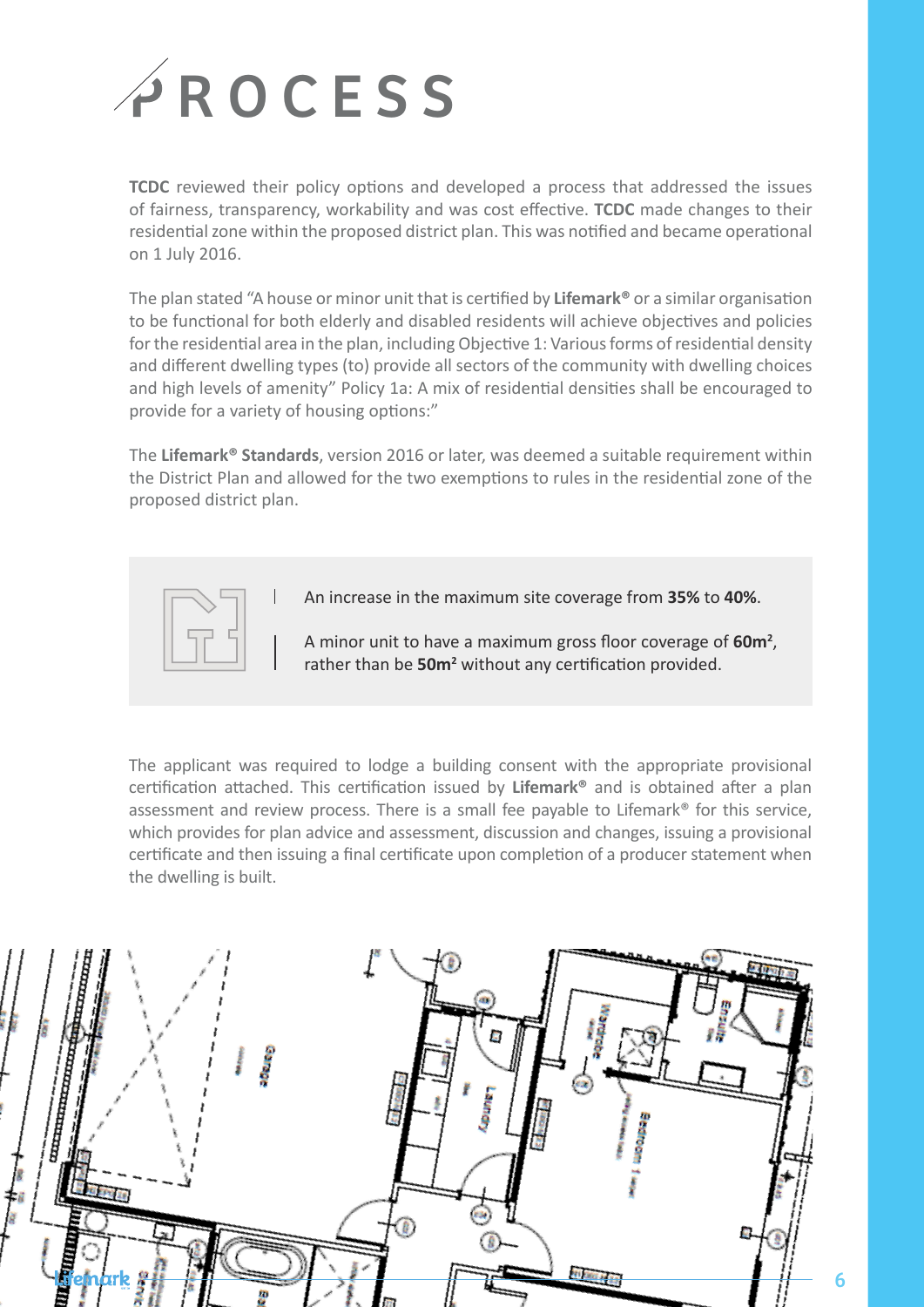## **OUTCOMES**

An information sheet and promotion of the changes was made available to the public and Lifemark® directly took enquiries about the process and provided additional information on the rationale for using inclusive and Universal Design features.

Feedback from the stakeholders indicates high satisfaction with the process and strong support for this initiative.

The initiative also engaged with people who may not have registered minor dwelling improvements and therefore broadened the rating bait for Council.



**10%** Approximately 10% of all newly constructed dwellings are now built to a Universal Design standard.

This initiative also created building stock that meets **the needs of an ageing and changing population**. It proactively supports a community where people have a physical disability and enables people to "**age in place**" and have choice about where and how support services are delivered in the community.

The Universal Design features support in-home care options and provide greater options for elder care. It is estimated that 90% of people wish to "age in place", however few have the home design that supports this option. A Universally Designed home is a positive step towards ageing well and creating an age-friendly community.



The **World Health Organisation** (WHO) recommends that both cities and rural communities become age-friendly as a local policy initiative to the ageing population. The physical built environment and housing are key determinants of whether people can remain healthy, independent and autonomous for as long as possible. For housing, in particular, **the inclusion of interior spaces and surface levels that allow freedom of movement in all rooms and passage ways and that ensures providers understand the needs of older people is seen as critical**.

An effective age-friendly strategy will therefore address housing and have a proactive approach to improve housing stock and deliver age friendly housing programmes.